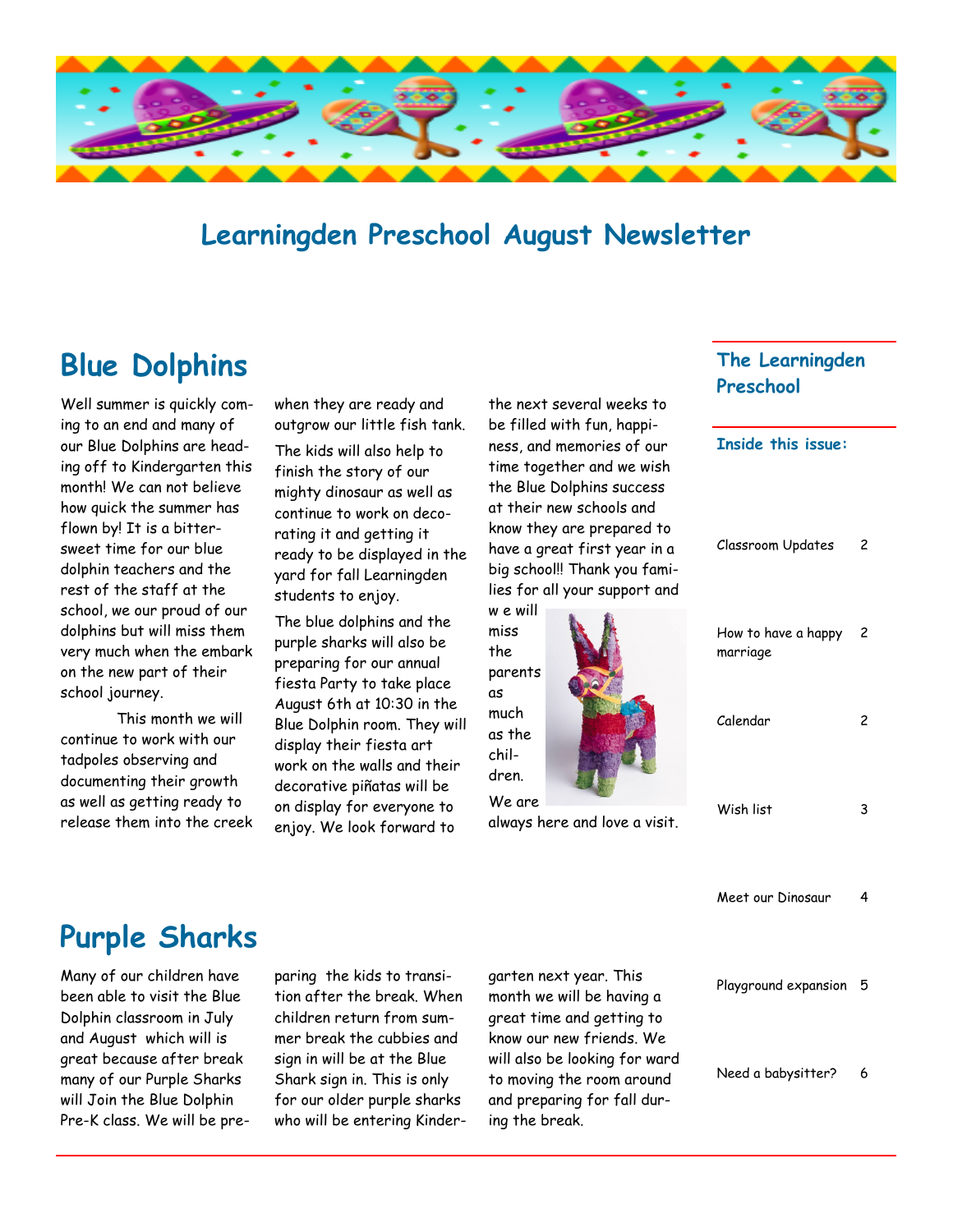## **Rainbow Fish**

The Rainbow Fish are looking forward to our fiesta party this month. We will be doing lots of projects with tissue paper and helping to finish our dinosaur in the yard. The Dinosaur has been really fun for all of the children and it was fun to see the Rainbow Fish help to paper Mache and paint our new friend. The Rainbow fish also really enjoyed our trip to the Por La Mar nursery and enjoyed the beautiful Rose plants we were able to bring home.

We are working on planning a trip to the airport this month and have the possibility of sitting on a

private charter plane flown by one of our parents. Details will follow in the next couple of weeks. Just a reminder to all parents some of the Rainbow Fish will be moving up at the end of the month so if your child is 3.5 or close to it we will be moving up their stuff to Ms Amalie's room and the children will begin visiting all month to get them ready for the transition. For all of the new students coming into the Rainbow Fish class we welcome you and your families and look forward to spending time with you! It is going to be a great year full of learning, fun and friendship and Ms.

June is looking forward to having a whole year with your children.



## **Green Turtles**

It has been a busy month in the Green Turtle class! We are really enjoying the new loft and getting to know our new teacher Ms. Magaly. It has been really fun to watch the children blossom and grow as the worked together on the Dinosaur, the parasols which have colorfully decorated our ceiling, and the beautiful fans which have aligned our classroom

walls. This month we will be working with the children on gluing and painting with 2 colors in our art station. It is going to be really fun for them to continue to work on these important skills . We would like to personally thank Austin 's Mom Lisa for making our class the play doe we have really been enjoying it has provided lots of entertainment and creation from the

toddler class. They have really enjoyed cutting, squishing, and using the cookie cutters we have in the classroom. It was a great donation and thanks so much!!

**"Making Learning Visible"** 

## **Parent Corner**

**How to Have a Happy Marriage When You're Busy Being Parents**

**By Elizabeth Pantley, Author of Kid Coopera-**



**tion, Perfect Parenting and Hidden Messages**

Is your marriage everything you ever hoped it could be? Or has it been pushed down your list of priorities since having children? Let's face it, parenthood is a full-time job, and it dramatically changes your marriage relationship. But marriage is the foundation upon which your entire family is structured. If your marriage is strong, your whole family will be strong; your life will be more peaceful, you'll be a better parent, and you'll, quite simply, have more fun in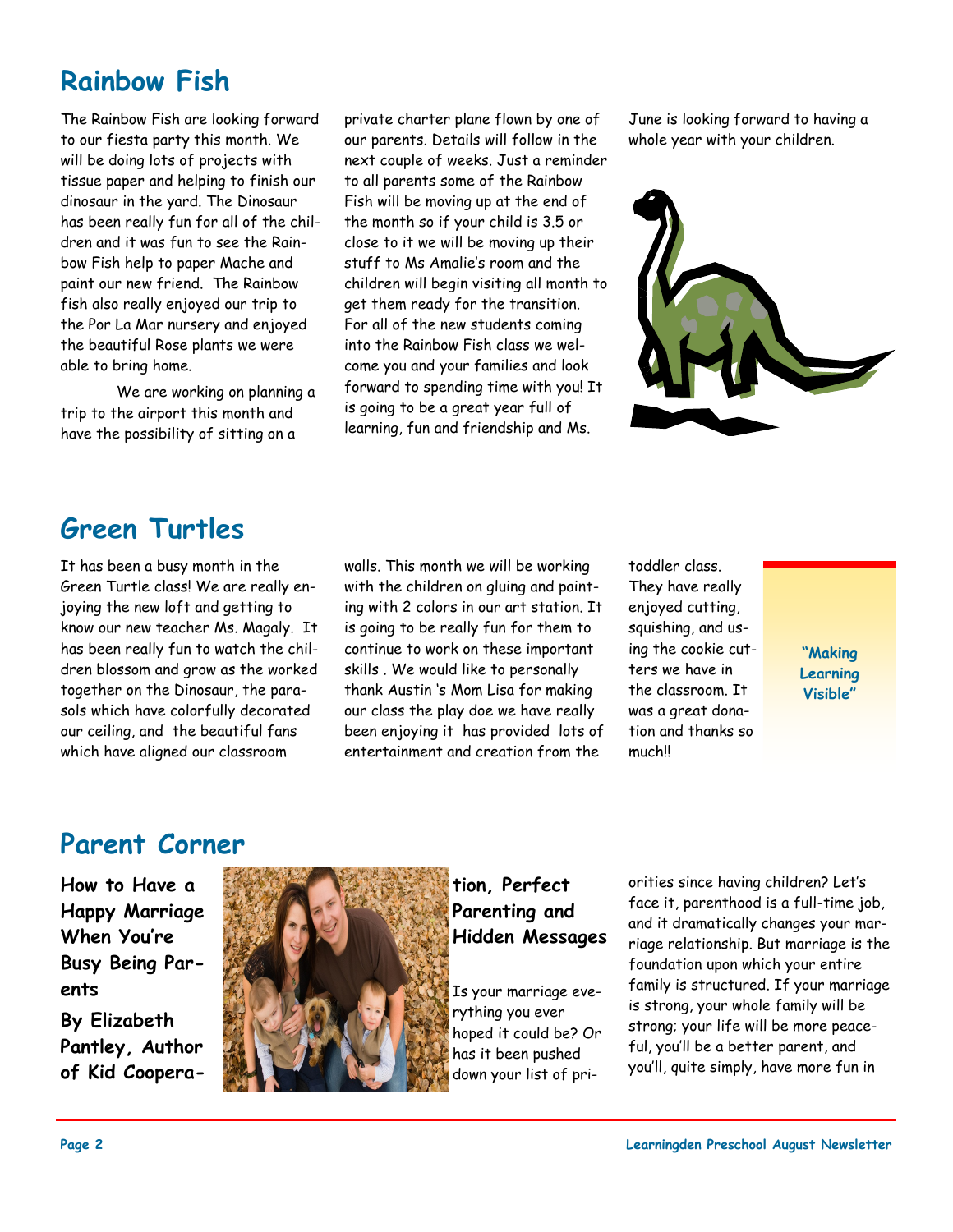## **Calendar and wish list**

August-6th: Fiesta Party– 10am-12:00pm

August13th—Pizza Friday \$3.00

August 16-20—school closed for summer cleaning and teacher training.

August23rd– school resumes children get new fall class assignments.

August27th– 1st PTA meting of the year 4:30-5:30 everyone welcome

- Money for playground
- Food for fiesta party
- Help cleaning up the garden over break
- Sheers
- Light box
- Projector
- Green cleaner



## **Playground Fundraiser**

As many of you know it has been the wish of the parents for a long time to separate the bike area for the children. Because of cost ad other factors we have decided have a fundraiser to make a few improvements to the playground which will include: a temporary fence system for the bike area which will go into the parking lot. We are planning on fixing our playground shade canopy, and we are going to fill the sandbox with sand again. his is where you come in., We are in need of funds from the parents to help pay for these improvements. It is going to cost around \$1500.00 for the fences and shipping as well as planters and additional; materials need to make the bike track. If there is any way you can give us a few dollars towards this goal it would be appreciated, The children will really benefit from the expanded space. Please give donations to Karin or Erika.

**"A mind that is stretched by a new experience can never go back to it's old dimensions."**

## **Meet our Dino**

If you haven't noticed our huge dinosaur in the garden I encourage all of you to stop and take a look. He is the creation of the pre-K class as well as the purple sharks. All of the children participated in his creation. The toddlers helped paint and put decorations on him, the Rainbow Fish helped also to paint and they helped papermache some of him, the Purple sharks and the Blue dolphins helped to stuff the inside of the chicken wire with recycled bags that we got from Ms. Megan who works at Whole Foods, the Santa Barbara News press gave us recycled paper and news print which we used to wrap him and paper—Mache his body, then all of the children added paint, wall paper, handprints and other recycled material to him. 90% of him was made from recycled material and we are all really proud of him. If you have net see the documentation for him it is up in the hallway and definitely worth a look.